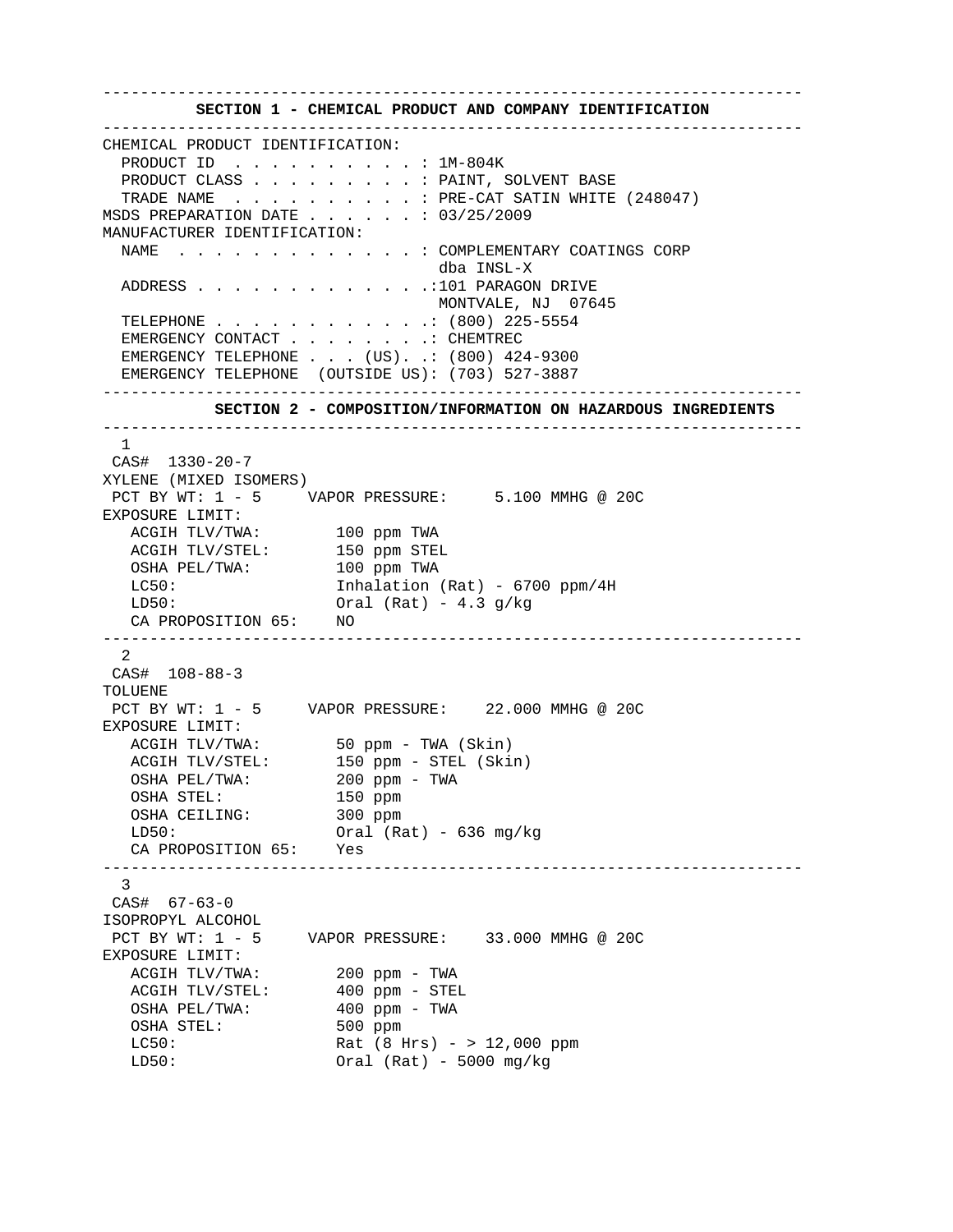---------------------------------------------------------------------------  **COMPLEMENTARY COATINGS CORP MATERIAL SAFETY DATA SHEET 1M-804K**  --------------------------------------------------------------------------- --------------------------------------------------------------------------- 4 CAS# 108-65-6 PROPYLENE GLYCOL m-METHYL ETHER ACETATE PCT BY WT: 3 - 7 VAPOR PRESSURE: 3.700 MMHG @ 20C EXPOSURE LIMIT: LC50: Inhalation (Rat, Male) - > 4345 ppm/6 Hrs LD50: Oral (Rat, Female)- 8.5 g/kg --------------------------------------------------------------------------- 5 n-BUTYL ACETATE CAS# 123-86-4 ACETIC ACID BUTYL ESTER PCT BY WT: 10 - 30 VAPOR PRESSURE: 15.000 MMHG @ 20C EXPOSURE LIMIT: ACGIH TLV/TWA: TWA 150 ppm ACGIH TLV/STEL: STEL 200 ppm OSHA PEL/TWA: TWA 150 ppm OSHA STEL: 200 ppm LC50: Inhalation (Rat) - > 1800 ppm/6 Hrs LD50: Oral (Rat)- 14,130 mg/kg --------------------------------------------------------------------------- 6 ETHYLENE GLYCOL N-BUTYL ETHER CAS# 111-76-2 2-BUTOXYETHANOL PCT BY WT: 1 - 5 VAPOR PRESSURE: .660 MMHG @ 20C EXPOSURE LIMIT: ACGIH TLV/TWA: 20 ppm TWA (Skin) OSHA PEL/TWA: 50 ppm TWA (Skin) LC50: Inhalation (Mouse) - 700 ppm/7 Hrs LD50: Oral (Rat)- 1746 mg/kg CA PROPOSITION 65: No --------------------------------------------------------------------------- 7 ACETONE CAS# 67-64-1 2-PROPANONE PCT BY WT: 3 - 7 VAPOR PRESSURE: 185.000 MMHG @ 20C EXPOSURE LIMIT: ACGIH TLV/TWA: TWA 500 ppm<br>ACGIH TLV/STEL: STEL 750 ppm ACGIH TLV/STEL: STEL 750 ppm<br>
OSHA PEL/TWA: TWA 750 ppm OSHA PEL/TWA: TWA 750 pm<br>
OSHA STEL: 1000 ppm OSHA STEL: LC50: Inhalation (Rat) - >16,000 ppm/4Hrs LD50: Oral (Rat): 6715 - 8453 mg/kg CA PROPOSITION 65: No --------------------------------------------------------------------------- 8 ISOBUTYL ALCOHOL CAS# 78-83-1 2-METHYL-1-PROPANOL PCT BY WT: 1 - 5 VAPOR PRESSURE: 8.800 MMHG @ 20C EXPOSURE LIMIT: ACGIH TLV/TWA: 50 ppm - TWA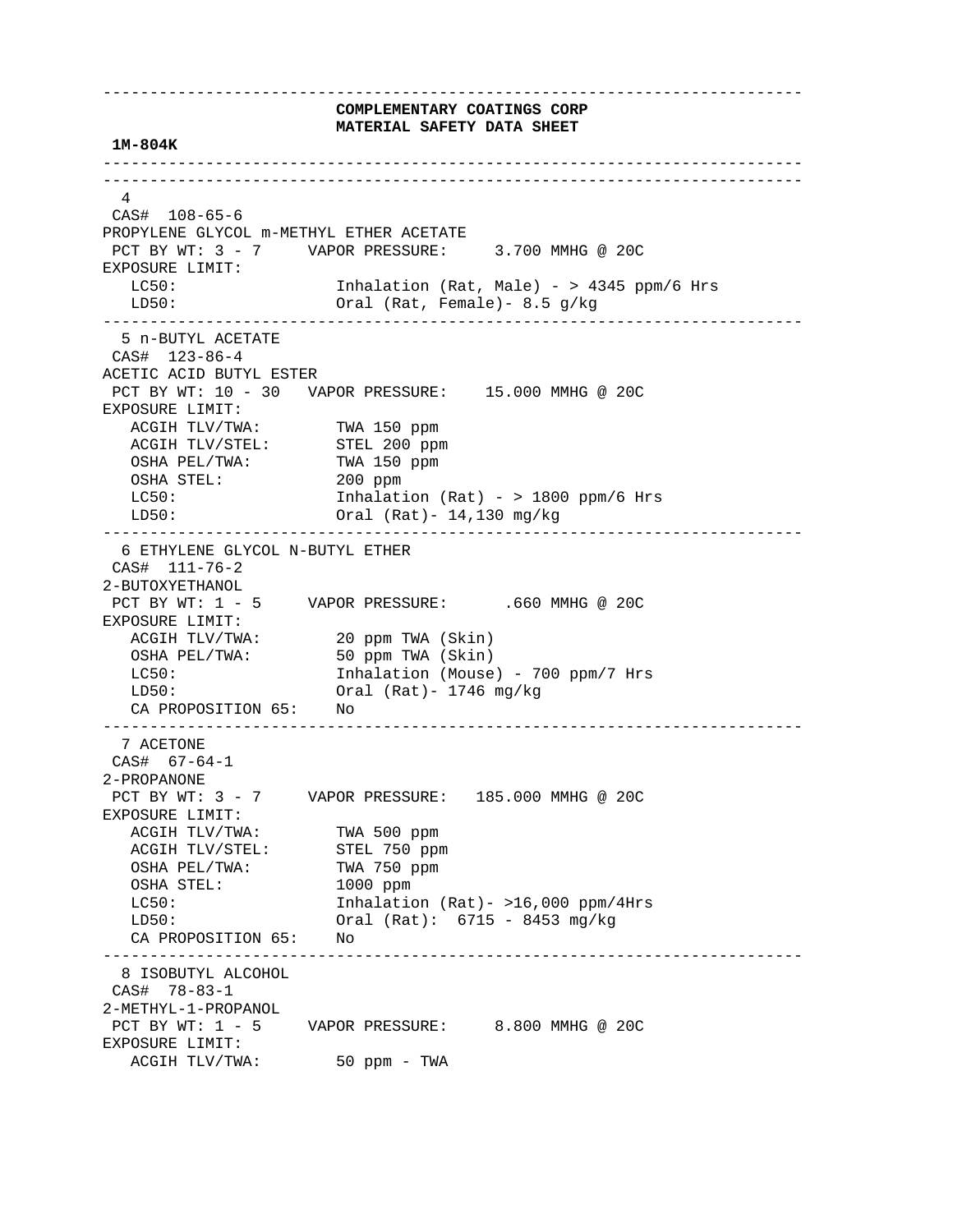**COMPLEMENTARY COATINGS CORP MATERIAL SAFETY DATA SHEET 1M-804K**  --------------------------------------------------------------------------- OSHA PEL/TWA: 100 ppm - TWA LC50: Inhalation (Rat) - >8000 ppm/4 Hour (s) LD50: Oral (Rat): 2.5-6.4 g/kg --------------------------------------------------------------------------- 9 CAS# 64-17-5 ETHYL ALCOHOL PCT BY WT: 7 - 13 VAPOR PRESSURE: 57.000 MMHG @ 20C EXPOSURE LIMIT: ACGIH TLV/TWA: TWA 1000 ppm OSHA PEL/TWA: TWA 1000 ppm LD50: Oral (Rat) - 7060 mg/kg --------------------------------------------------------------------------- 10 CAS# 100-41-4 ETHYLBENZENE PCT BY WT:  $1 - 5$  VAPOR PRESSURE: 7.000 MMHG @ 20C EXPOSURE LIMIT: ACGIH TLV/TWA: TWA 100 ppm<br>ACGIH TLV/STEL: STEL 25 ppm ACGIH TLV/STEL:  $%$  OSHA PEL/TWA: TWA 100 ppm OSHA STEL: 125 ppm LD50: Oral, Rat - 3500 mg/kg CA PROPOSITION 65: Yes --------------------------------------------------------------------------- \*\*\*\*\*\*\*\*\*\*\*\*\*\*\*\*\*\*\*\*\*\*\*\*\*\*\*\*\*\*\*\*\*\*\*\*\*\*\*\*\*\*\*\*\*\*\*\*\*\*\*\*\*\*\*\*\*\*\*\*\*\*\*\*\*\*\*\*\*\*\*\*\*\*\* This product contains one or more reported carcinogens or suspected carcinogens which are noted in Section 3, Hazards Identification, CARCINOGENICITY. \*\*\*\*\*\*\*\*\*\*\*\*\*\*\*\*\*\*\*\*\*\*\*\*\*\*\*\*\*\*\*\*\*\*\*\*\*\*\*\*\*\*\*\*\*\*\*\*\*\*\*\*\*\*\*\*\*\*\*\*\*\*\*\*\*\*\*\*\*\*\*\*\*\*\* \*\*\*\*\*\*\*\*\*\*\*\*\*\*\*\*\*\*\*\*\*\*\*\*\*\*\*\*\*\*\*\*\*\*\*\*\*\*\*\*\*\*\*\*\*\*\*\*\*\*\*\*\*\*\*\*\*\*\*\*\*\*\*\*\*\*\*\*\*\*\*\*\*\*\* This product contains one or more Hazardous Air Pollutants. \*\*\*\*\*\*\*\*\*\*\*\*\*\*\*\*\*\*\*\*\*\*\*\*\*\*\*\*\*\*\*\*\*\*\*\*\*\*\*\*\*\*\*\*\*\*\*\*\*\*\*\*\*\*\*\*\*\*\*\*\*\*\*\*\*\*\*\*\*\*\*\*\*\*\* \*\*\*\*\*\*\*\*\*\*\*\*\*\*\*\*\*\*\*\*\*\*\*\*\*\*\*\*\*\*\*\*\*\*\*\*\*\*\*\*\*\*\*\*\*\*\*\*\*\*\*\*\*\*\*\*\*\*\*\*\*\*\*\*\*\*\*\*\*\*\*\*\*\*\* This product contains one or more reported or suspected reproductive toxins. \*\*\*\*\*\*\*\*\*\*\*\*\*\*\*\*\*\*\*\*\*\*\*\*\*\*\*\*\*\*\*\*\*\*\*\*\*\*\*\*\*\*\*\*\*\*\*\*\*\*\*\*\*\*\*\*\*\*\*\*\*\*\*\*\*\*\*\*\*\*\*\*\*\*\* ---------------------------------------------------------------------------  **SECTION 3 - HAZARDS IDENTIFICATION**  --------------------------------------------------------------------------- POTENTIAL HEALTH EFFECTS EYES: Exposure to liquid may cause mild eye irritation. Symptoms may include stinging, tearing, and redness. SKIN: Prolonged or repeated skin contact may cause drying, cracking or irritation. INHALATION: High vapor concentrations may cause drowsiness and irritation of the eyes or respiratory tract. INGESTION: Swallowing small amounts of this product during normal handling is not likely to cause harmful effects, but swallowing large amounts may be harmful.

---------------------------------------------------------------------------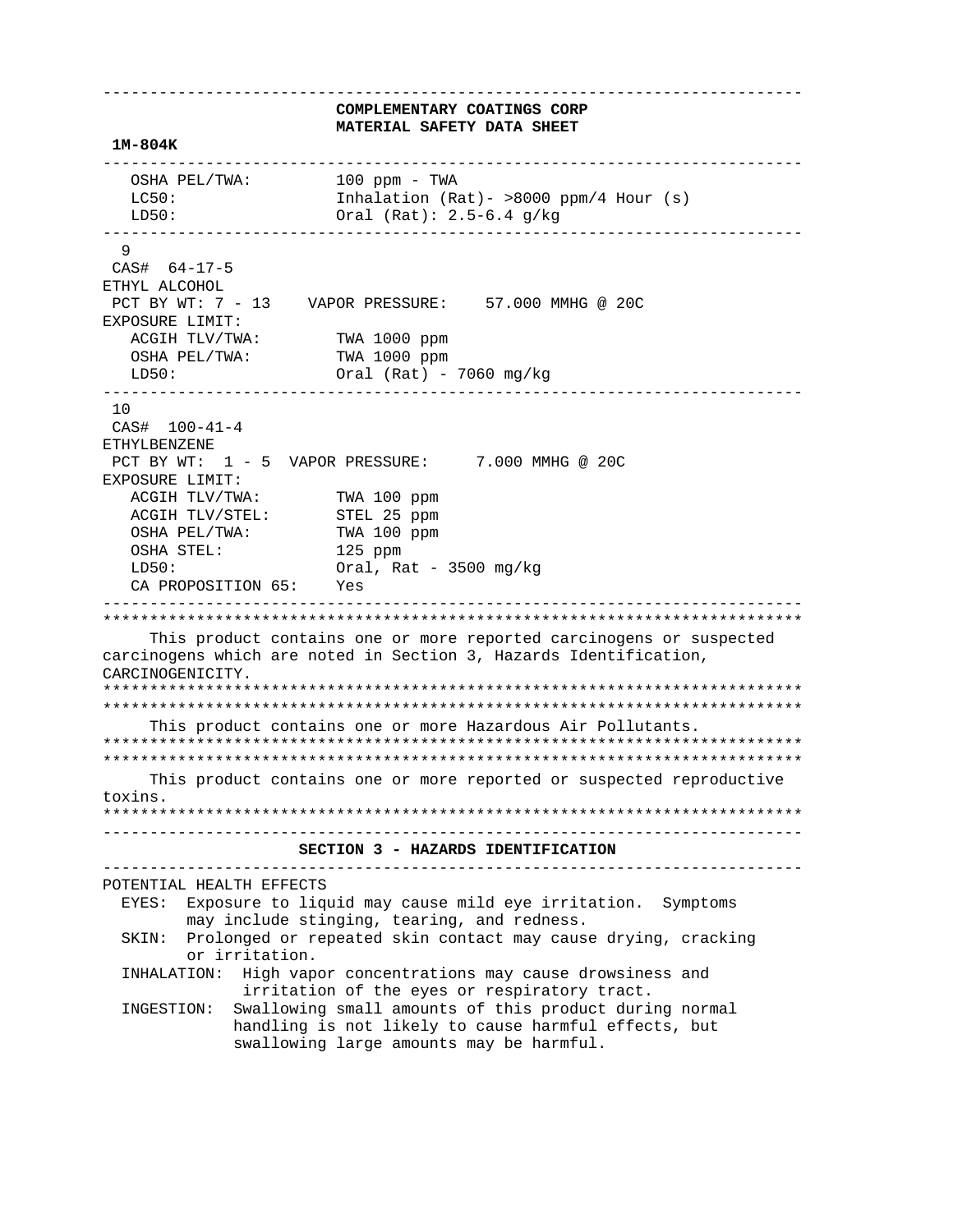## **COMPLEMENTARY COATINGS CORP MATERIAL SAFETY DATA SHEET**

---------------------------------------------------------------------------

# **1M-804K**  --------------------------------------------------------------------------- MEDICAL CONDITIONS AGGRAVATED BY EXPOSURE Pre-existing eye, skin and respiratory disorders may be aggravated by exposure to this product. POSSIBLE ROUTES OF ENTRY Inhalation, ingestion, skin absorption. CARCINOGENICITY If applicable, refer to the message(s) below. HEALTH HAZARDS SPECIFIC TO PRODUCT COMPONENTS: EFFECTS OF CHRONIC OVEREXPOSURE TO: XYLENE: Studies have shown a possible association with exposure to xylene and respiratory tract irritation, liver & kidney damage, nausea, and vomiting in humans. Ethylbenzene has been shown to cause cancer in laboratory animals. The relevance of this finding to humans is uncertain. IARC has classified ethylbenzene as a possible human carcinogen (Group 2B). TOLUENE: Intentional abuse, misuse or other massive exposure to toluene may cause multiple organ (liver, kidney, brain cell) damage and/or death. Comparable central nervous system effects have not been shown to result from occupational exposure to toluene. Prolonged intentional toluene abuse may lead to hearing loss progressing to deafness. Toluene may be harmful to the human fetus based on positive test results with laboratory animals. Case studies show that prolonged intentional abuse of toluene during pregnancy can cause birth defects in humans. ACETONE: Extensive human experience and animal data indicate that acetone is of low toxicity. However, ingestion of very large amounts or inhalation of extremely high vapor concentrations can cause irritation, nausea, vomiting, confusion, drowsiness, convulsions, and coma with possible liver and kidney injury. Based on animal data and structure-activity relationships, this product is NOT expected to cause nervous system damage. ---------------------------------------------------------------------------

#### **SECTION 4 - FIRST AID MEASURES**

---------------------------------------------------------------------------

EMERGENCY FIRST AID:

 EYE CONTACT: Flush at once with large amounts of lukewarm water for at least 15 minutes and get medical attention.

 SKIN CONTACT: Remove from skin with soap and water. Remove drenched clothing. If irritation persists, consult a physician.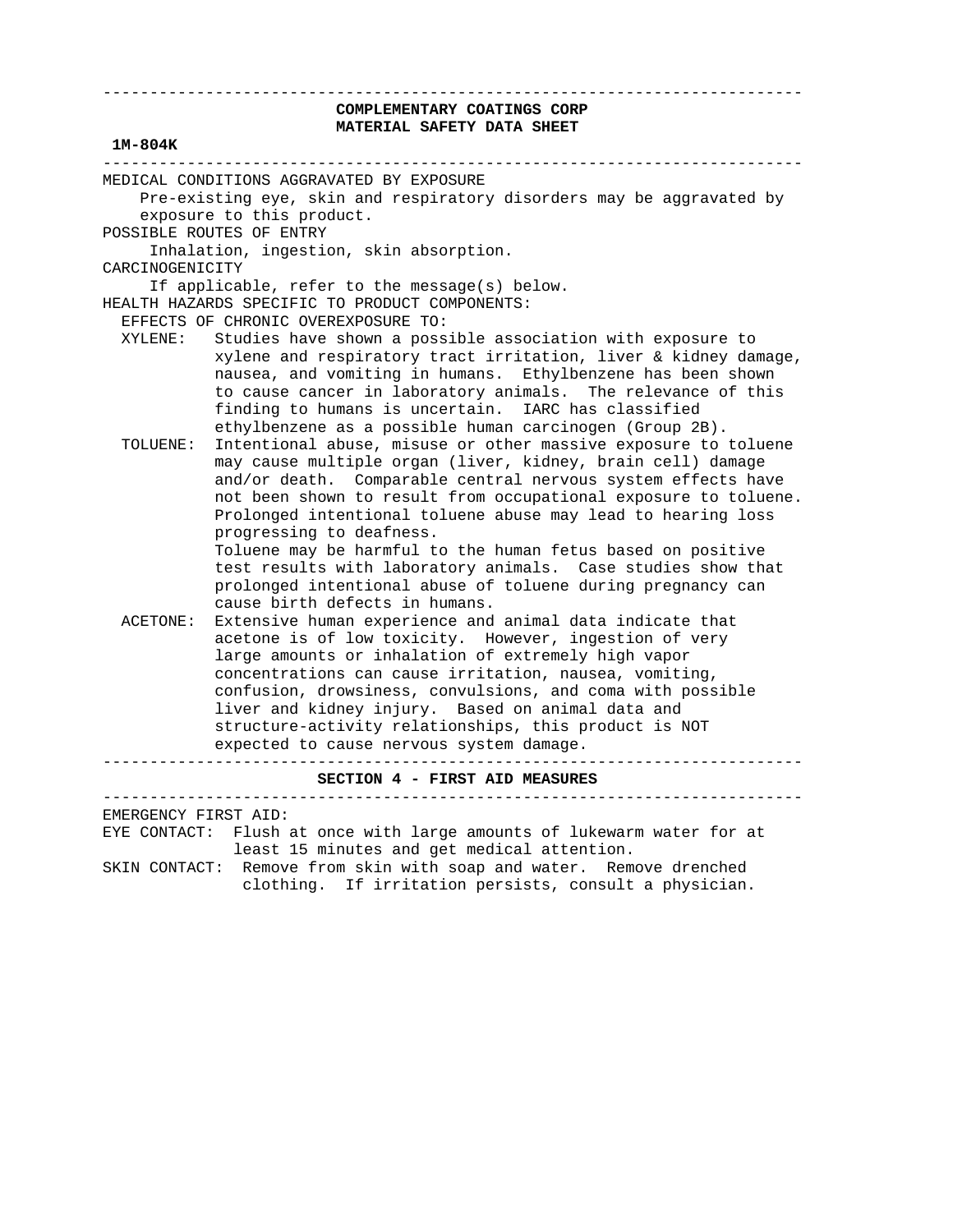### ---------------------------------------------------------------------------  **COMPLEMENTARY COATINGS CORP MATERIAL SAFETY DATA SHEET**

#### **1M-804K**

 --------------------------------------------------------------------------- INHALATION: If affected by inhalation of vapor or spray mist, remove to fresh air. If necessary, restore breathing; in this case contact physician at once. INGESTION: Seek medical advice. NOTE TO PHYSICIAN: Not Applicable. ---------------------------------------------------------------------------

 **SECTION 5 - FIRE FIGHTING MEASURES** 

---------------------------------------------------------------------------

 FIRE AND EXPLOSIVE PROPERTIES OF THE CHEMICAL: Flammability Classification . . . . . : OSHA Flammable Liquid - Class 1B Flashpoint  $\ldots$  . . . . . . . . . . . 2.2 °C Explosion Level  $\ldots$  . . . . . . . . . Low - .1 High - 36.0

EXTINGUISHING MEDIA

 Water spray, dry chemical, carbon dioxide (CO2), alcohol foam SPECIAL FIRE-FIGHTING PROCEDURES

 Wear self-contained breathing apparatus and protective clothing. USE WATER WITH CAUTION. The fire could easily be spread by the use of water in an area where the water could not be contained. Use water spray to keep fire-exposed containers cool. Water may be ineffective in fighting the fire.

HAZARDOUS DECOMPOSITION

 May form: carbon dioxide and carbon monoxide. UNUSUAL FIRE AND EXPLOSION HAZARDS

 FLAMMABLE. Vapors may cause a flash fire or ignite explosively. Vapors may travel considerable distance to a source of ignition and flash back. Prevent build-up of vapors or gases to explosive concentrations.

---------------------------------------------------------------------------

 **SECTION 6 - ACCIDENTAL RELEASE MEASURES**  ---------------------------------------------------------------------------

STEPS TO BE TAKEN IN CASE MATERIAL IS RELEASED OR SPILLED

 Remove all sources of ignition (flame, hot surfaces and sources of electrical, static or frictional sparks). Avoid breathing vapors. Ventilate area. For large spills, use water spray to disperse vapors and dilute spill to a nonflammable mixture. Prevent runoff from entering drains, sewers, or streams.

CLEAN-UP

 Absorb liquid on vermiculite, floor absorbent or other absorbent material.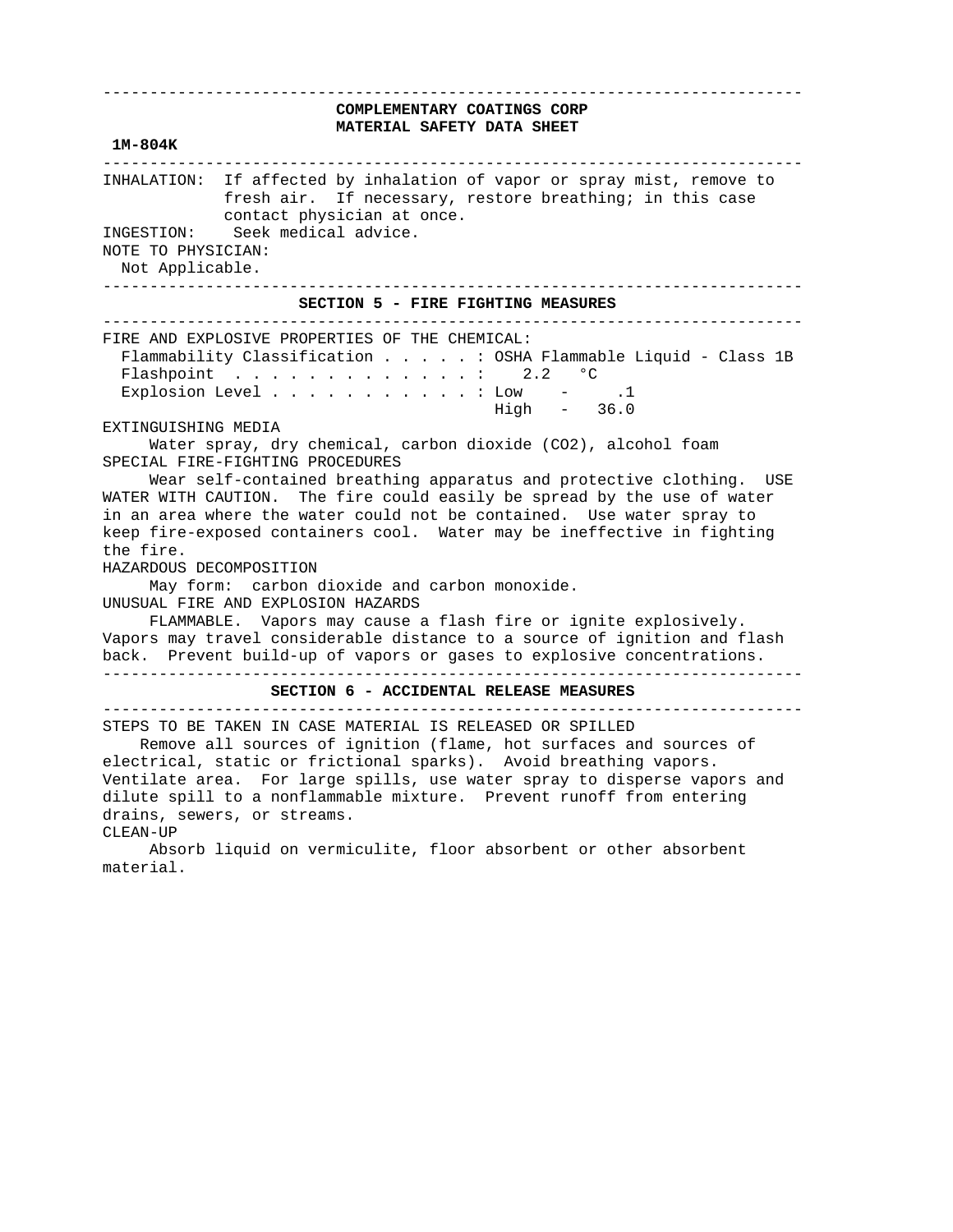---------------------------------------------------------------------------  **COMPLEMENTARY COATINGS CORP MATERIAL SAFETY DATA SHEET 1M-804K**  --------------------------------------------------------------------------- ---------------------------------------------------------------------------  **SECTION 7 - HANDLING AND STORAGE**  --------------------------------------------------------------------------- HANDLING Keep away from heat, sparks and open flame. Use only with adequate ventilation. Keep from contact with oxidizing materials. Comply with all national, state, and local codes pertaining to the storage, handling dispensing and disposal of flammable liquids. STORAGE Keep container tightly closed. Keep container in a well-ventilated place. SPECIAL COMMENTS Avoid contact with eyes and prolonged or repeated contact with skin. Avoid breathing high vapor concentrations. Wash thoroughly after handling. ---------------------------------------------------------------------------  **SECTION 8 - EXPOSURE CONTROLS, PERSONAL PROTECTION**  --------------------------------------------------------------------------- VENTILATION Use exhaust ventilation to keep airborne concentrations below exposure limits. RESPIRATORY PROTECTION If personal exposure cannot be controlled below applicable limits by ventilation, wear a properly fitted organic vapor respirator approved by NIOSH for protection against chemicals in Section 2 &/or 15. EYE PROTECTION Use safety eyewear with splashguards and side shields. SKIN PROTECTION For operations where prolonged or repeated skin contact may occur, impervious gloves should be worn. ---------------------------------------------------------------------------  **SECTION 9 - PHYSICAL AND CHEMICAL PROPERTIES**  --------------------------------------------------------------------------- Physical State . . . . . . . . . . . . . LIQUID<br>Vapor Pressure . . . . . . . . . . . : 185.00 Vapor Pressure . . . . . . . . . . . : Vapor Density . . . . . . . . . . . . : 4.60 Boiling Point Range . . . . . . . . : Lower - 56.1 °C Higher - 172.7 °C Specific Gravity . . . . . . . . . . : 1.098 VOC - Total  $(gm/1)$  . . . . . . . . . . . 628.02<br>Evaporation Rate . . . . . . . . . . . . 14.400 (n-Butyl Acetate = 1) Evaporation Rate . . . . . . . . . . . : Volatile by Weight . . . . . . . . . : 58.4992 Volatile by Volume . . . . . . . . . : 75.9780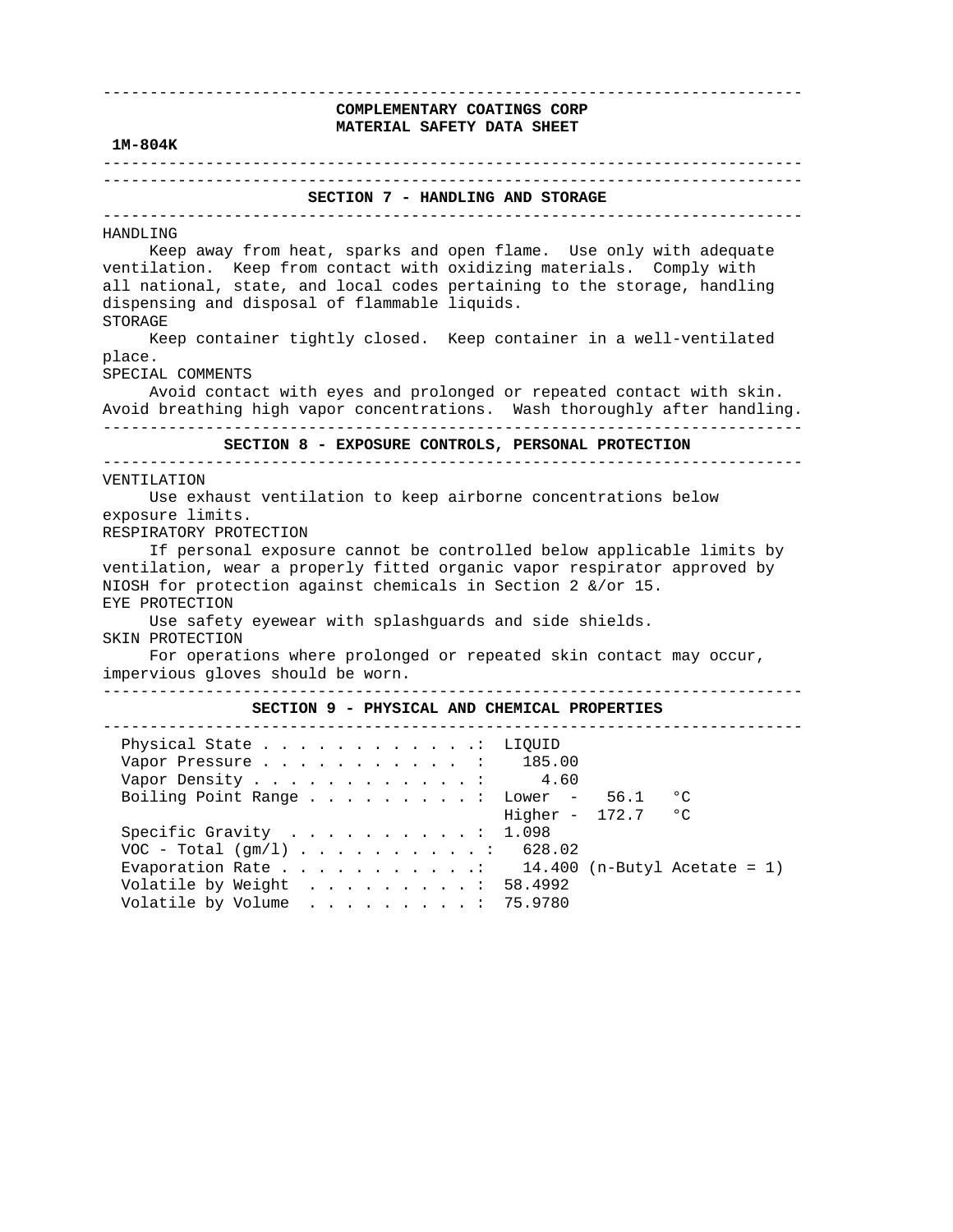# ---------------------------------------------------------------------------  **COMPLEMENTARY COATINGS CORP MATERIAL SAFETY DATA SHEET 1M-804K**  --------------------------------------------------------------------------- ---------------------------------------------------------------------------  **SECTION 10 - STABILITY AND REACTIVITY**  --------------------------------------------------------------------------- STABILITY This product is stable. INCOMPATIBILITIES (Materials to Avoid) This product can react violently with strong oxidizing agents and strong acids. HAZARDOUS POLYMERIZATION Will not occur. CONDITIONS TO AVOID High temperatures. HAZARDOUS DECOMPOSITION May form: carbon dioxide and carbon monoxide. ---------------------------------------------------------------------------  **SECTION 11 - TOXICOLOGICAL INFORMATION**  --------------------------------------------------------------------------- No data at this time. ---------------------------------------------------------------------------  **SECTION 12 - ECOLOGICAL INFORMATION**  --------------------------------------------------------------------------- No data at this time. ---------------------------------------------------------------------------  **SECTION 13 - DISPOSAL CONSIDERATIONS**  --------------------------------------------------------------------------- WASTE DISPOSAL Discharge, treatment, or disposal may be subject to national, state or local laws. Mix with compatible chemical, which is less flammable and incinerate. Since emptied containers retain product residue, follow label warnings even after container is emptied. Residual vapors may explode on ignition; do not cut, drill, grind, or weld on or near this container. ---------------------------------------------------------------------------  **SECTION 14 - TRANSPORT INFORMATION**  --------------------------------------------------------------------------- TDG HAZARD CLASS . . . . . . . . : 3 TDG PACKAGING GROUP . . . . . . . : PG II TDG SHIPPING NAME . . . . . . . . : PAINT UN/NA NUMBER . . . . . . . . . . .: UN1263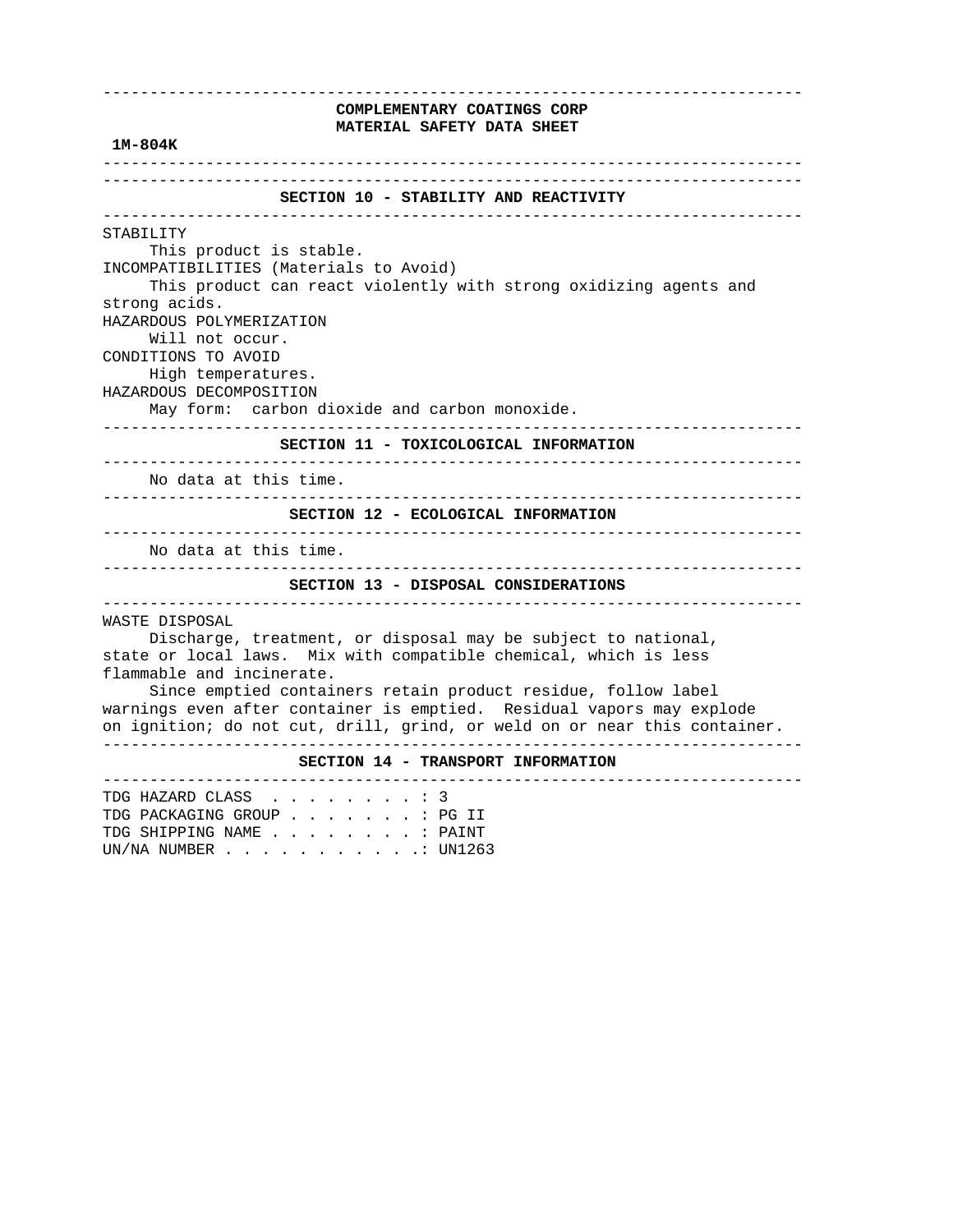| COMPLEMENTARY COATINGS CORP<br>MATERIAL SAFETY DATA SHEET<br>$1M-804K$                                                                                                                                                                                                                                                                                                |
|-----------------------------------------------------------------------------------------------------------------------------------------------------------------------------------------------------------------------------------------------------------------------------------------------------------------------------------------------------------------------|
| SECTION 15 - REGULATORY INFORMATION                                                                                                                                                                                                                                                                                                                                   |
| U.S. FEDERAL REGULATORY INFORMATION<br>TSCA SECTION 8(b) - INVENTORY STATUS:<br>All components of this product are either listed on the U.S. Toxic<br>Substances Control Act (TSCA) inventory of chemicals or are otherwise<br>compliant with TSCA Regulations.<br>CANADA DSL - YES - All components are listed or exempt.                                            |
| SECTION 16 - OTHER INFORMATION                                                                                                                                                                                                                                                                                                                                        |
| Prepared by :<br>Date of issue 03/25/2009<br>Last Revision Date : 03/24/2009<br>MSDS Prepared for :<br>MSDS Last Prepared : NONE<br>HMIS Rating: Thealth- 3 Flammability- 3                                                                                                                                                                                           |
| Reactivity- 2<br>This product has been classified in accordance with the hazard<br>criteria of the Controlled Product Regulations and the MSDS contains all of<br>the information required by these requiations.<br>The above information pertains to this product as currently formulated<br>and is based on the information available, as of this date. Addition of |

 and is based on the information available, as of this date. Addition of reducers or other additives to this product may substantially alter the composition and hazards of the product. Since conditions of use are out side our control, we make no warranties, express or implied, and assume no liability in connection with any use of this information. \*\*\*\*\*\*\*\*\*\*\*\*\*\*\*\*\*\*\*\*\*\*\*\*\*\*\*\*\*\*\*\*\*\*\*\*\*\*\*\*\*\*\*\*\*\*\*\*\*\*\*\*\*\*\*\*\*\*\*\*\*\*\*\*\*\*\*\*\*\*\*\*\*\*\* Abbreviations used: int.- interior; ext.- exterior; MSDS - Material Safety

 Data Sheet; HMIS - Hazardous Materials Information System; CAS - Chemical Abstracts Services; pct - percent; wt - weight; mm Hg - millimeters of mercury; F - Fahrenheit; ACGIH - American Conference of Governmental Industrial Hygienists; TLV - Threshold Limit Value; OSHA - Occupational Safety and Health Administration; PEL - Permissible Exposure Limit; TWA - Time-Weighted Average; STEL- Short Term Exposure Limit; N/A- Not applicable IARC - International Agency for Research on Cancer; NE - Not established NTP - National Toxicological Program; CFR - Code of Federal Regulations; OSHA - Z 29CFR 1910, Subpart Z; VOC - Volatile Organic Compounds; TCC - Tag Closed Cup; LEL - Lower Explosive Limit; Mg/m3 or Mg/Cu M - milligram